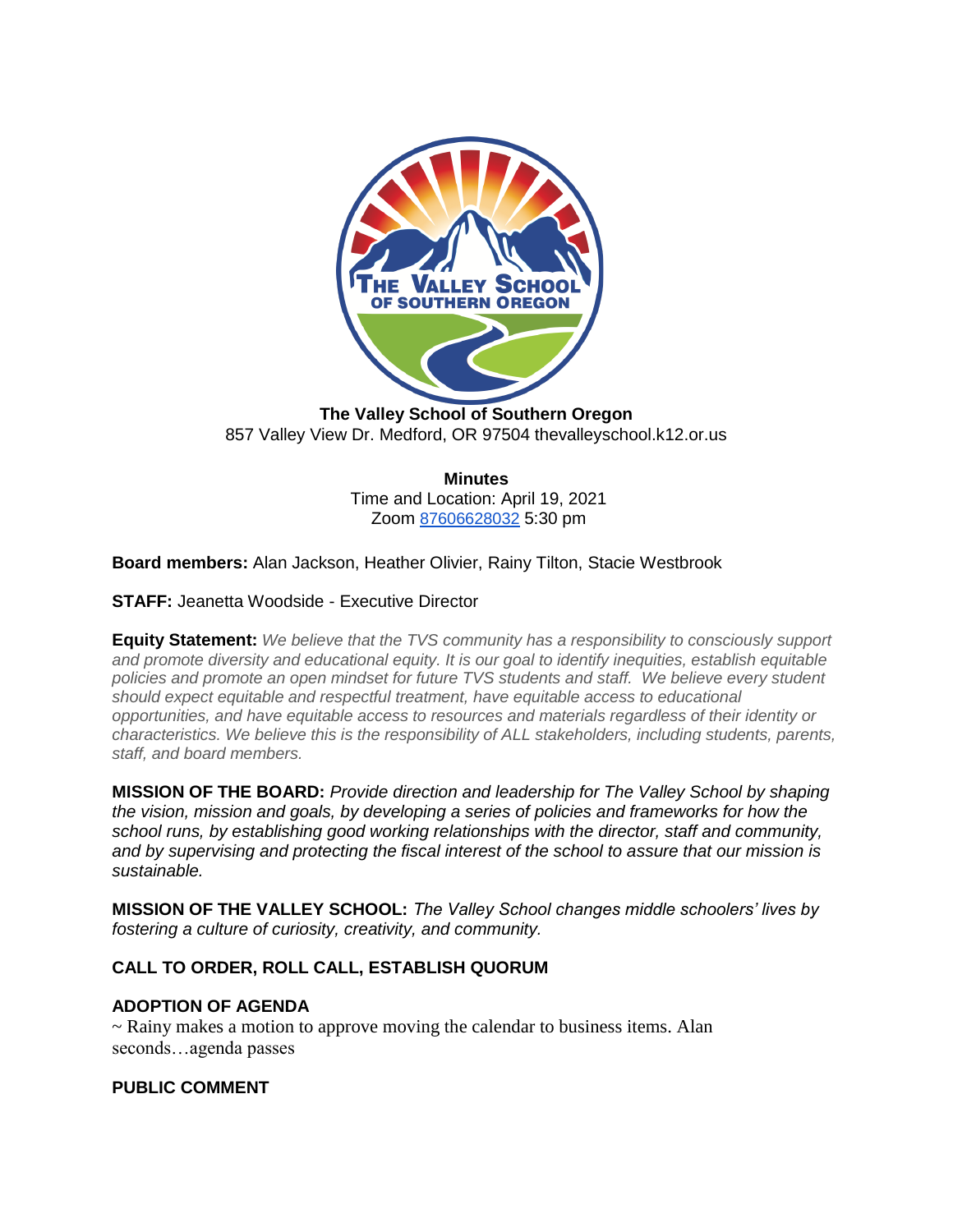At this time, any person may comment on any item that is not on the agenda that is within the jurisdiction of the board. Please voluntarily state your name for the record. Action will not be taken on any item that is not on the agenda. Items requiring action will be referred to staff and/or placed on a future agenda. Please limit comments to no more than three minutes. Comments on items that are on the agenda will be heard when the agenda item is taken up by the board.

## **BUSINESS ITEMS**

- 1. [ELA Curriculum from Lucy Calkins](https://docs.google.com/presentation/d/1K2WuJGT5MKU7dPTGed-AsAuhgnBwn35o_nOvE6uAIk8/edit?ts=6074bbfa#slide=id.p1) presented by Erin Green ~ *Vote and approve at the next meeting after Erin checks on how it fits with the Oregon State Standards*.
- 2. Approval of [Minutes from 3.15.2021](https://docs.google.com/document/d/1d8XYVjHbSAAI7BNYq4uExI_pX-dquVyD/edit?usp=drive_web&ouid=109156176901351528381&rtpof=true) ~ *Alan makes the motion, Stacie seconds. passes*
- 3. Policy Update-2nd read through
	- a. [JHFE-](https://docs.google.com/document/d/1_tULbJd5ZHABXzGx0qKuRw6FbYd8ALS1/edit)Reporting Suspected Abuse [JHFE R 1](https://docs.google.com/document/d/1kcPUr5hc7XM6TJRzF5WJDh-A5-BfKwUx/edit) ~ *…if our admin. is not available, it is to go to a licensed representative with the Medford School District. Rainy makes a motion to approve, Stacie seconds. passes*
- 4. Grants & Grant Writer ~ *A grant writer would like to help with our grant writing…TVS would cover gas and food*.
- 5. Committees

. a. Board Development ~ *Recognition in having space on the board for recruitment. Strategic Recruitment. Members: Rainy and Stacie*

- b. Finance/Budget ~ *Next year's budget in detail. Members: Alan and Kathy*
- c. Policy ~ *How to frontload info to move information along more quickly. Look, What do we have? What do we not need…? Members: Heather and Christian(?)*

*We will email Jeanetta if we are meeting and she will post it for us.*

## **Informational Items:**

1. [February Financials](https://docs.google.com/document/d/1IcBA7AzaX3YW7iJwNWB8MlY1Gbb0TvP00542mG-YM1k/edit) *~ All good.*

## **Executive Director Report**

1. Calendar

*a.* [Year Round Calendar](https://docs.google.com/spreadsheets/d/1pvRsgr6LWDCHVptnsVoz5dDjhwT_G9T7qVNDHpfiWME/edit#gid=0) ~ *Hold off and ask 549c for a May 1st deadline. A questionnaire will be sent to teachers and families.*

i.197 staff working days/180.5 student class days

ii.In comparison 19/20 school year 195/179

- b. [MSD Calendar-Not Finalized](https://www.medford.k12.or.us/Page/6471)
- .182 student class days
- c. KU Calendar
- d. Staff Pros/Cons
	- 2. [2021/2022 Budget](https://docs.google.com/spreadsheets/d/1XRKRkIOdTmWUlwilJAr_ZSpPY3acMcI6QRuXJfLYsns/edit#gid=0)
	- 3. [Mid-year Goal Check in](https://docs.google.com/document/d/1o8JH5tAvql7EdiIm0cbWdOwW9o3AFu-1/edit)

# **ADJOURNMENT**